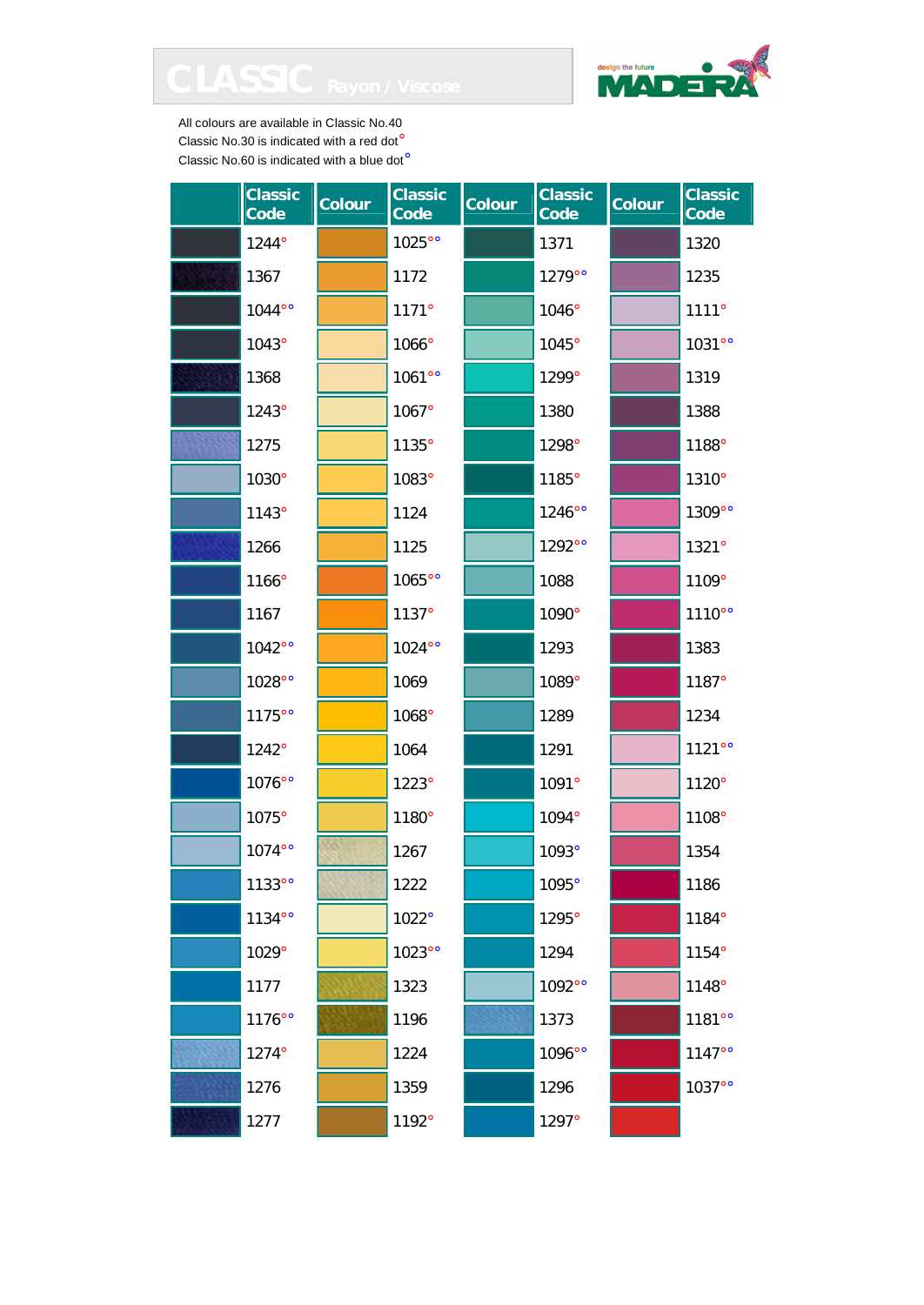



| Colour | <b>Classic</b><br>Code | <b>Colour</b> | <b>Classic</b><br>Code | <b>Colour</b> | <b>Classic</b><br>Code | Colour | <b>Classic</b><br>Code |
|--------|------------------------|---------------|------------------------|---------------|------------------------|--------|------------------------|
|        | 1150°                  |               | 1018°                  |               | 1366°                  |        | 1236                   |
|        | 1169°                  |               | 1254                   |               | 1335                   |        | 1382                   |
|        | 1189                   |               | 1221                   |               | 1261                   |        | 1141°                  |
|        | 1170°                  |               | 1053°                  |               | 1330°                  |        | 1356°                  |
|        | 1048°                  |               | 1217                   |               | 1343°                  |        | 1386                   |
|        | 1103°°                 |               | 1226°                  |               | 1322                   |        | 1035°°                 |
|        | 1369                   |               | 1021°°                 |               | 1112°                  |        | 1119°°                 |
|        | 1101°                  |               | 1253                   |               | 1311°                  |        | 1034                   |
|        | 1377                   |               | 1026                   |               | 1080°°                 |        | 1389                   |
|        | 1370°°                 |               | 1155                   |               | 1033°                  |        | 1183°                  |
|        | 1051°°                 |               | 1278°                  |               | 1334                   |        | 1117°°                 |
|        | 1050°                  |               | 1078°°                 |               | 1122°°                 |        | 1116°°                 |
|        | 1049°°                 |               | 1178                   |               | 1032°                  |        | 1115°                  |
|        | 1248                   |               | 1378                   |               | 1232                   |        | 1315                   |
|        | 1249°                  |               | 1379                   |               | 1312                   |        | 1281                   |
|        | 1251°                  |               | 1152°                  |               | 1313                   |        | 1384                   |
|        | 1250°                  |               | 1017°                  |               | 1233                   |        | 1385                   |
|        | 1079°°                 |               | 1013°                  |               | 1263                   |        | 1182°                  |
|        | 1302                   |               | 1113°                  |               | 1387                   |        | 1381°                  |
|        | 1301°                  |               | 1019                   |               | 1362                   |        | 1081°                  |
|        | 1247°                  |               | 1020°                  |               | 1264                   |        | 1107°                  |
|        | 1280°                  |               | 1179                   |               | 1363°                  |        | 1014                   |
|        | 1073°                  |               | 1038°                  |               | 1365                   |        | 1114°°                 |
|        | 1097°                  |               | 1077                   |               | 1364°                  |        | 1015°                  |
|        | 1282                   |               | 1317°                  |               | 1153°                  |        | 1016                   |
|        | 1245                   |               | 1220                   |               | 1360°                  |        | 1307°                  |
|        | 1284                   |               | 1039°°                 |               | 1353                   |        | 1238                   |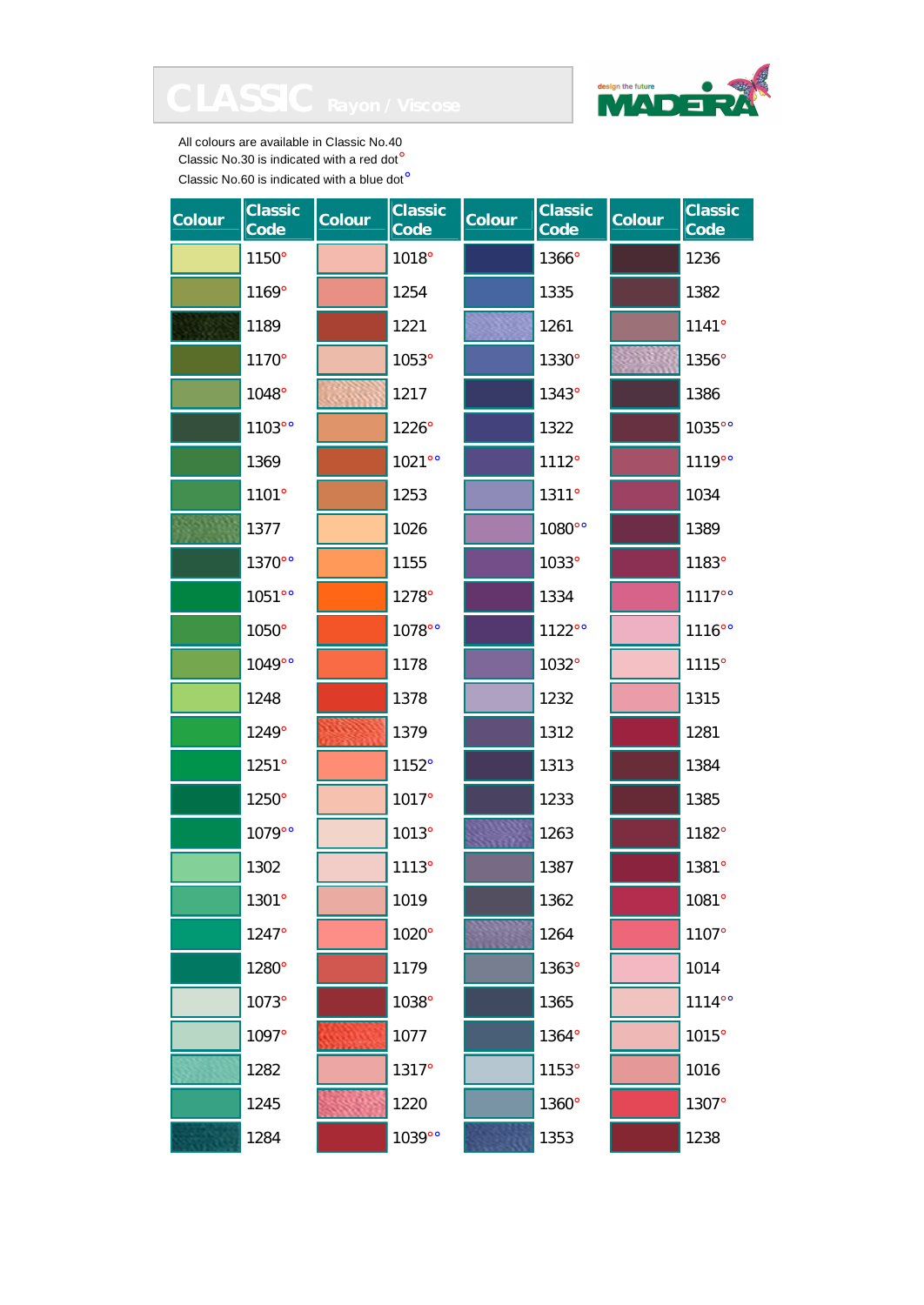



| <b>Colour</b> | <b>Classic</b><br>Code | <b>Colour</b> | <b>Classic</b><br>Code | <b>Colour</b> | <b>Classic</b><br>Code | <b>Colour</b> | <b>Classic</b><br>Code |
|---------------|------------------------|---------------|------------------------|---------------|------------------------|---------------|------------------------|
|               | 1376°                  |               | 1390°                  |               | 1225°                  |               | 1374°                  |
|               | 1375                   |               | 1391°                  |               | 1070°                  |               | 1174°                  |
|               | 1132°°                 |               | 1227°                  |               | 1270°                  |               | 1341°                  |
|               | 1027°                  |               | 1219°                  |               | 1372                   |               | 1218                   |
|               | 1160°                  |               | 1195°                  |               | 1173°°                 |               | 1054°                  |
|               | 1162                   |               | 1304°                  |               | 1257                   |               | 1358                   |
|               | 1290°                  |               | 1397                   |               | 1272                   |               | 1036                   |
|               | 1052°                  |               | 1351                   |               | 1256                   |               | 1142°                  |
|               | 1252                   |               | 1098                   |               | 1056°                  |               | 1259                   |
|               | 1161°                  |               | 1047°°                 |               | 1258                   |               | 1130                   |
|               | 1163                   |               | 1100°                  |               | 1158                   |               | 1336°                  |
|               | 1349                   |               | 1396°                  |               | 1057°°                 |               | 1328                   |
|               | 1159                   |               | 1303                   |               | 1126°°                 |               | 1127°                  |
|               | 1352°                  |               | 1395                   |               | 1149°                  |               | 1342°                  |
|               | 1191°                  |               | 1392°                  |               | 1138°                  |               | 1058°°                 |
|               | 1347                   |               | 1099                   |               | 1128°                  |               | 1145°                  |
|               | 1260                   |               | 1104                   |               | 1329°                  |               | 1059°°                 |
|               | 1123°                  |               | 1102                   |               | 1129°                  |               | 1136°                  |
|               | 1305                   |               | 1106°°                 |               | 1230                   |               | 1082°°                 |
|               | 1105°                  |               | 1156°                  |               | 1144°                  |               | 1072°                  |
|               | 1157°                  |               | 1357°                  |               | 1084°°                 |               | 1071°°                 |
|               | 1393                   |               | 1140°                  |               | 1055°°                 |               | 1063                   |
|               | 1306                   |               | 1340°                  |               | 1255                   |               | 1062°                  |
|               | 1339                   |               | 1350                   |               | 1344                   |               | 1060°                  |
|               | 1337°                  |               | 1193                   |               | 1338°                  |               | 1228                   |
|               | 1308°                  |               | 1190°                  |               | 1273                   |               | 1229                   |
|               | 1394°                  |               | 1194                   |               | 1348                   |               | 1131                   |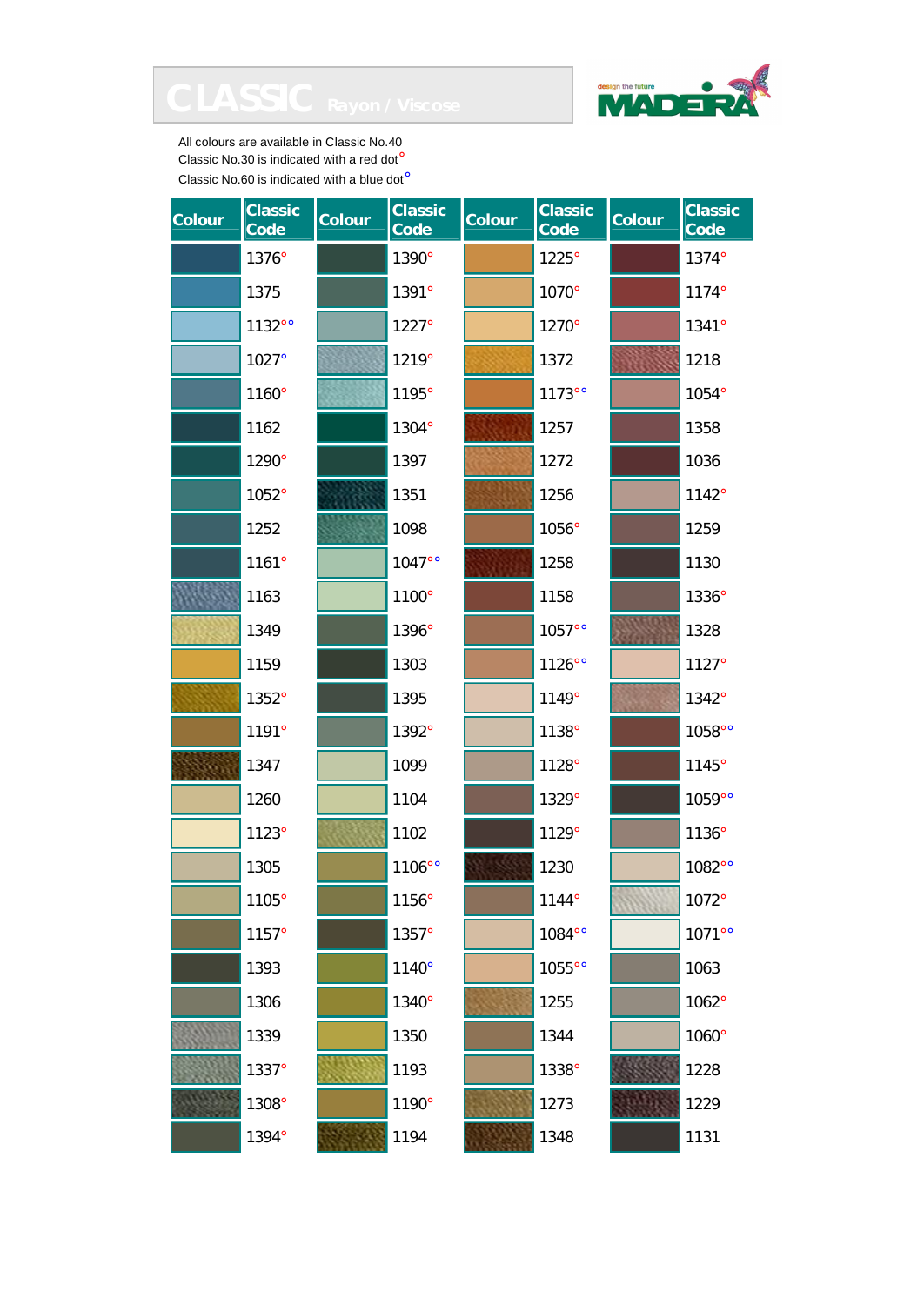



| Colour | <b>Classic Code</b>    | Colour | <b>Classic Code</b> |
|--------|------------------------|--------|---------------------|
|        | 1318                   |        | 1000 Emerald Black  |
|        | 1040°                  |        | 1006 diamond black  |
|        | 1286                   |        | 1007 amber black    |
|        | 1085°°                 |        | 1008 ruby black     |
|        | 1240°                  |        | 1009 sapphire black |
|        | 1239°                  |        |                     |
|        | 1287°                  |        |                     |
|        | 1087                   |        |                     |
|        | 1086°°                 |        |                     |
|        | 1361                   |        |                     |
|        | 1288                   |        |                     |
|        | 1010°                  |        |                     |
|        | 1011°                  |        |                     |
|        | 1118°                  |        |                     |
|        | 1012°                  |        |                     |
|        | 1164                   |        |                     |
|        | 1199                   |        |                     |
|        | 1198°                  |        |                     |
|        | 1151                   |        |                     |
|        | 1212°                  |        |                     |
|        | 1041°°                 |        |                     |
|        | 1241°                  |        |                     |
|        | 1003 creme white°°     |        |                     |
|        | 1004 natural white     |        |                     |
|        | 1002 snow white°       |        |                     |
|        | 1001 super white°°     |        |                     |
|        | 1005 fluorescent white |        |                     |